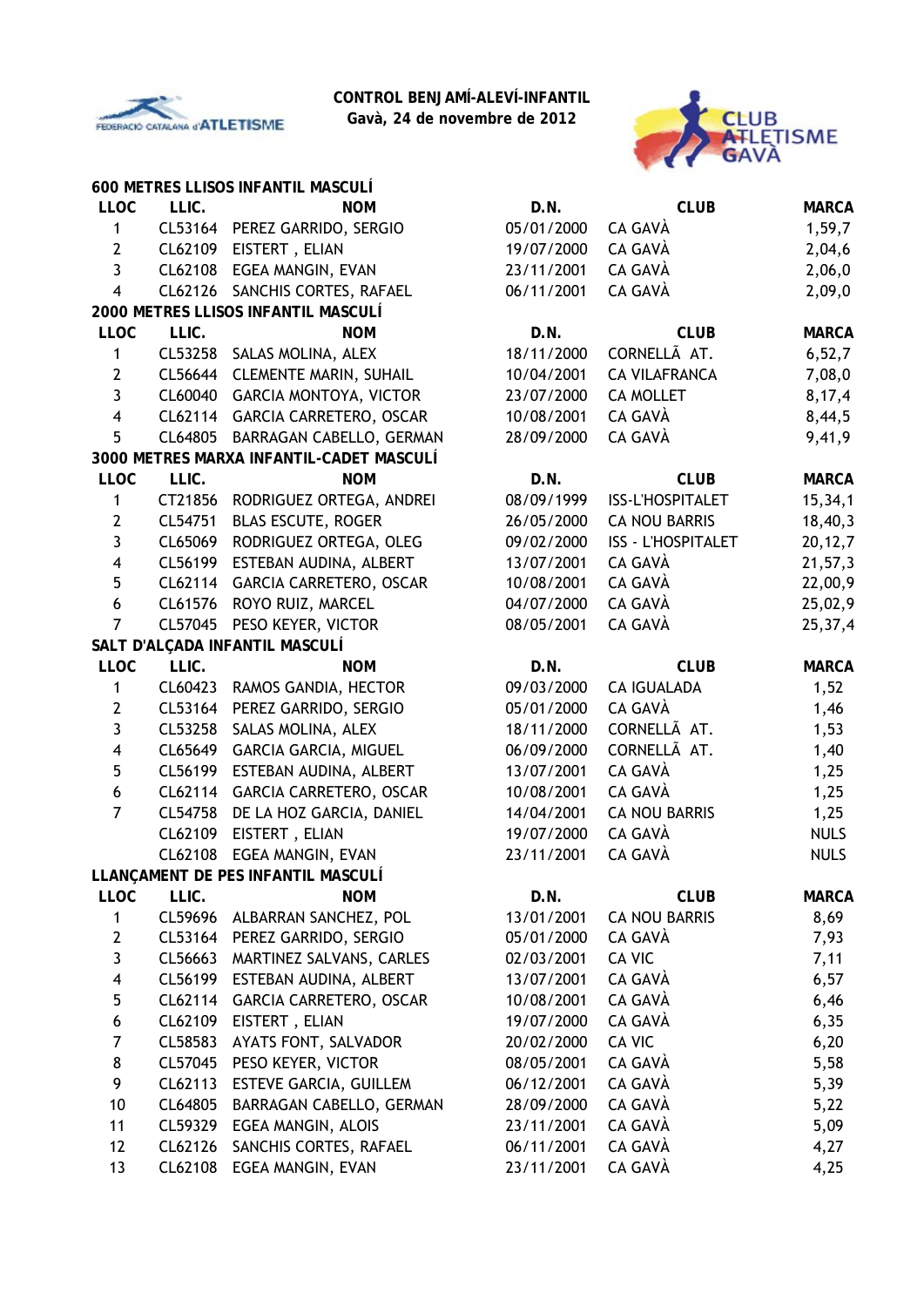



|                         |         | <b>600 METRES LLISOS INFANTIL FEMENÍ</b> |            |                        |              |
|-------------------------|---------|------------------------------------------|------------|------------------------|--------------|
| <b>LLOC</b>             | LLIC.   | <b>NOM</b>                               | D.N.       | <b>CLUB</b>            | <b>MARCA</b> |
| 1                       |         | CL53112 VIUDEZ CHECA, NURIA              | 18/01/2000 | ISS - L'HOSPITALET     | 1,49,8       |
| $\mathbf{2}$            | CL63578 | BELMONTE MOLINA, IRINA                   | 16/06/2000 | <b>CA SANT BOI</b>     | 1, 50, 3     |
| 3                       | CL57517 | RUFFO FERNANDEZ, CLAUDIA                 | 04/06/2000 | <b>CE UNIVERSITARI</b> | 1,51,0       |
| $\overline{\mathbf{4}}$ | CL64630 | ANGLADA MOLINA, MARIA                    | 09/08/2001 | CA VIC                 | 1,52,4       |
| 5                       | CL64819 | GOMBAU RODRIGUEZ, JULIA                  | 31/10/2001 | CA GAVÀ                | 2,09,5       |
| 6                       | CL64954 | SANJUAN MARINA, MARIA                    | 23/03/2000 | CAIE STA.COLOMA        | 2,1,0        |
| $\overline{7}$          | CL60132 | LAND, JESSICA                            | 25/03/2001 | <b>CE VILANOVA</b>     | 2,10,4       |
| 8                       | CL62098 | ADRIA RUFIAN, ANDREA                     | 08/04/2000 | CA GAVÀ                | 2, 13, 2     |
| 9                       | CL64830 | NICOLAS MARZO, JULIA                     | 23/10/2000 | CA GAVÀ                | 2,13,9       |
| $10\,$                  | CL64061 | PORTOLES COMAS, ANNA                     | 19/03/2001 | CA GAVÀ                | 2,15,6       |
| 11                      | CL64831 | NIETO PORRAS, LAURA                      | 03/02/2000 | CA GAVÀ                | 2,20,3       |
| 12                      | CL64958 | SANCHEZ VEDIA, ARIANA                    | 13/04/2000 | CAIE STA.COLOMA        | 2,31,2       |
|                         |         | 2000 METRES LLISOS INFANTIL FEMENÍ       |            |                        |              |
| <b>LLOC</b>             | LLIC.   | <b>NOM</b>                               | D.N.       | <b>CLUB</b>            | <b>MARCA</b> |
| 1                       |         | CL55220 GARCIA HOMBRAVELLA, CARLA        | 22/05/2000 | ISS - L'HOSPITALET     | 7,38,3       |
| $\mathbf{2}$            | CL60554 | BUIL CLANCY, GABRIELA                    | 29/05/2000 | ISS - L'HOSPITALET     | 8,00,3       |
| 3                       | CL57364 | FREIXAS ANGUERA, GEMMA                   | 01/12/2000 | ISS - L'HOSPITALET     | 8,04,4       |
| $\overline{\mathbf{4}}$ |         | CL55655 COSTA BULLIT, LAIA               | 07/02/2001 | <b>CA VILAFRANCA</b>   | 8,09,3       |
| 5                       | CL58504 | SORT RUFAT, MIREIA                       | 09/10/2001 | <b>CA VILAFRANCA</b>   | 8,48,0       |
|                         |         | 3000 METRES MARXA INFANTIL-CADET FEMENÍ  |            |                        |              |
| <b>LLOC</b>             | LLIC.   | <b>NOM</b>                               | D.N.       | <b>CLUB</b>            | <b>MARCA</b> |
| 1                       | CT20889 | CASTEJON LATRAS, ALICIA                  | 26/05/1999 | ISS - L'HOSPITALET     | 15,34,5      |
| $\mathbf{2}$            | CT21488 | RUIZ BETLEJ, GEORGINA                    | 02/07/1999 | <b>GIRONA CB-CAP</b>   | 17, 16, 5    |
| 3                       | CL53409 | DE TORRES GIMENO, JULIA                  | 14/07/2000 | CORNELLÃ AT.           | 17, 26, 3    |
| $\overline{\mathbf{4}}$ | CL62530 | CAYERO SANCHEZ, NOELIA                   | 01/07/2001 | <b>CA VILADECANS</b>   | 21,21,0      |
| 5                       |         | ADRIA RUFIAN, ANDREA                     | 08/04/2000 | CA GAVÀ                |              |
|                         | CL62098 |                                          | 12/03/2001 |                        | 21,56,1      |
| $\boldsymbol{6}$        | CL62115 | <b>GARCIA FERRAN, IRENE</b>              |            | CA GAVÀ                | 22,00,4      |
| $\overline{7}$          | CL62538 | MOYA CARRASCOSA, GEORGINA                | 23/11/2000 | <b>CA VILADECANS</b>   | 23,46,3      |
| 8                       | CL56208 | ROMERO LORA, ARIADNA                     | 19/05/2001 | CA GAVÀ                | 24,01,0      |
|                         |         | SALT D'ALÇADA INFANTIL FEMENÍ            |            |                        |              |
| <b>LLOC</b>             | LLIC.   | <b>NOM</b>                               | D.N.       | <b>CLUB</b>            | <b>MARCA</b> |
| $\mathbf{1}$            |         | CL63903 VAN-ESCH SOLA, LAURA             | 18/02/2000 | CA VIC                 | 1,30         |
| $\mathbf{2}$            | CL56851 |                                          |            |                        |              |
|                         |         | GIL DOMINGO, LAURA                       | 26/04/2001 | CA GAVÀ<br>CA GAVÀ     | 1,25         |
| 3                       | CL58812 | BRULLAS MORENO, MARIA                    | 23/11/2001 |                        | 1,20         |
| $\overline{\mathbf{4}}$ | CL62546 | ROBAS SANCHEZ, MARIA                     | 14/05/2001 | <b>CA VILADECANS</b>   | 1,20         |
| 5                       | CL56853 | GUTIERREZ HORVAT, KALA                   | 27/08/2001 | CA GAVÀ                | 1,10         |
|                         |         | LLANÇAMENT DE JAVELINA INFANTIL FEMENÍ   |            |                        |              |
| LLOC                    | LLIC.   | <b>NOM</b>                               | D.N.       | <b>CLUB</b>            | <b>MARCA</b> |
| $\mathbf{1}$            | CL62112 | ESTEVE GARCIA, ARIADNA                   | 11/01/2000 | CA GAVÀ                | 16,90        |
| $\mathbf{2}$            | CL56853 | GUTIERREZ HORVAT, KALA                   | 27/08/2001 | CA GAVÀ                | 16,04        |
| 3                       | CL55655 | COSTA BULLIT, LAIA                       | 07/02/2001 | <b>CA VILAFRANCA</b>   | 13,18        |
| 4                       |         |                                          |            |                        |              |
|                         | CL64061 | PORTOLES COMAS, ANNA                     | 19/03/2001 | CA GAVÀ                | 12,36        |
| 5                       | CL64830 | NICOLAS MARZO, JULIA                     | 23/10/2000 | CA GAVÀ                | 10,97        |
| 6                       | CL63436 | XENIA MALLOFRE, MARTINA                  | 03/03/2001 | <b>CA VILAFRANCA</b>   | 10,00        |
| 7                       | CL66551 | MARTINEZ AUDINA, ISABEL                  | 16/03/2000 | CA GAVÀ                | 8,51         |
| 8                       | CL58504 | SORT RUFAT, MIREIA                       | 09/10/2001 | <b>CA VILAFRANCA</b>   | 8,45         |
| 9                       | CL62115 | GARCIA FERRAN, IRENE                     | 12/03/2001 | CA GAVÀ                | 7,99         |
| 10                      | CL61027 | FITE FERNANDEZ, VINYET                   | 11/09/2001 | CA GAVÀ                | 7,36         |
| 11                      | CL64819 | GOMBAU RODRIGUEZ, JULIA                  | 31/10/2001 | CA GAVÀ                | 7,35         |
| 12                      | CL56208 | ROMERO LORA, ARIADNA                     | 19/05/2001 | CA GAVÀ                | 5,36         |
|                         | CL64832 | NIETO PORRAS, NOELIA                     | 03/02/2000 | CA GAVÀ                | <b>NULS</b>  |
|                         | CL56851 | GIL DOMINGO, LAURA                       | 26/04/2001 | CA GAVÀ                | <b>NULS</b>  |
|                         | CL58812 | BRULLAS MORENO, MARIA                    | 23/11/2001 | CA GAVÀ                | <b>NULS</b>  |
|                         | CL62098 | ADRIA RUFIAN, ANDREA                     | 08/04/2000 | CA GAVÀ                | <b>NULS</b>  |

CL64831 NIETO PORRAS, LAURA 03/02/2000 CA GAVÀ NULS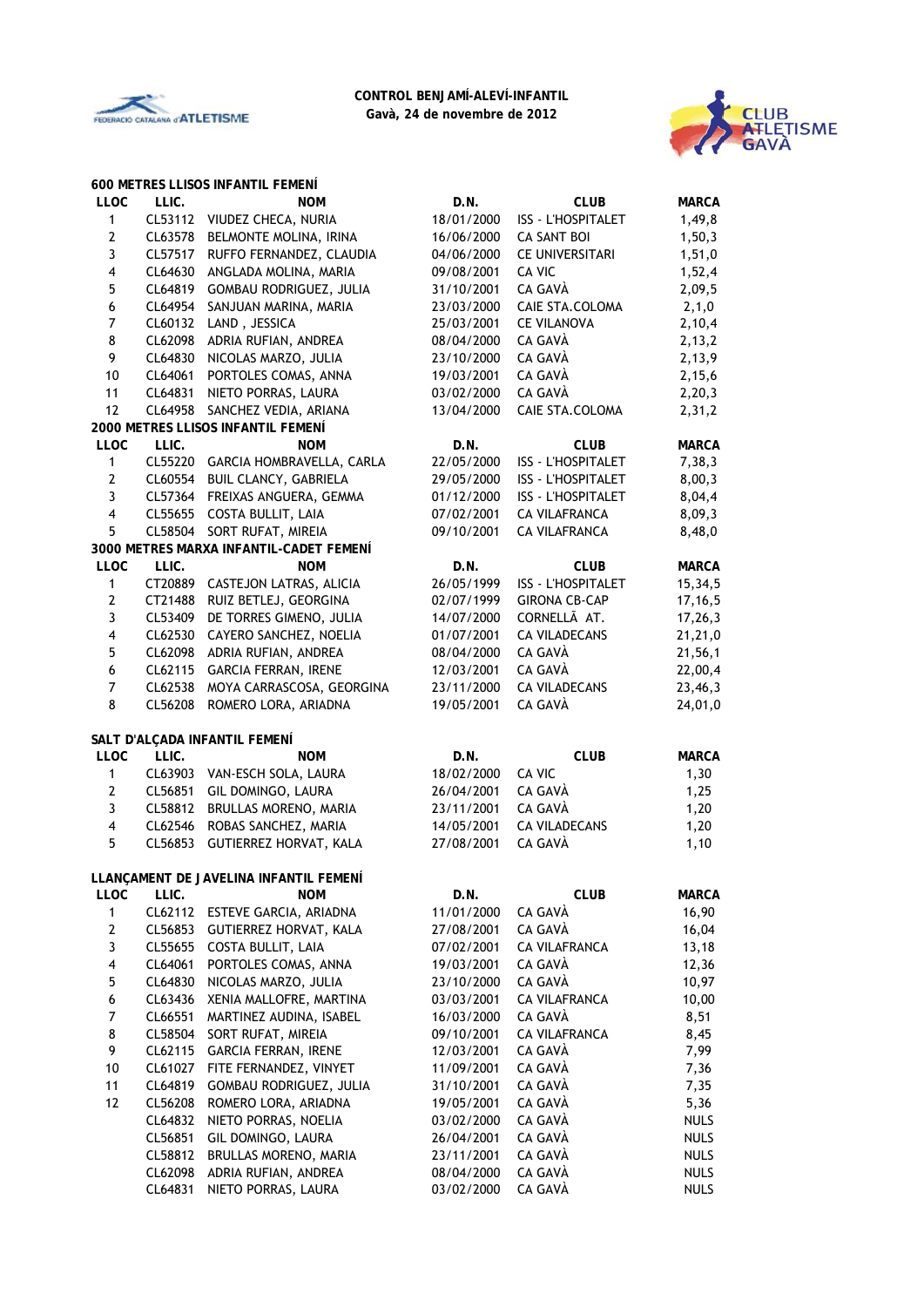

**Gavà, 24 de novembre de 2012**



# **600 METRES LLISOS ALEVÍ MASCULÍ**

| <b>LLOC</b>             | LLIC.   | <b>NOM</b>                      | D.N.       | <b>CLUB</b>               | <b>MARCA</b> |
|-------------------------|---------|---------------------------------|------------|---------------------------|--------------|
| $\mathbf{1}$            | CL62544 | OTEROS MORA, JULIO              | 09/02/2002 | <b>CA VILADECANS</b>      | 2,03,3       |
| $\mathbf 2$             | CL57810 | ALADESA VARGAS, MARC            | 30/03/2002 | <b>CE PENEDÈS</b>         | 2,11,4       |
| 3                       | CL58505 | ESCOLA LLOVERA, IGNASI          | 13/12/2002 | <b>CA VILAFRANCA</b>      | 2,12,0       |
| 4                       | CL57042 | ABAVIS VIVES, NIKOS             | 10/04/2002 | CA GAVÀ                   | 2, 12, 3     |
| 5                       | CL62532 | CEMBORAIN VALDEVIRA, VICTOR     | 14/11/2002 | <b>CA VILADECANS</b>      | 2, 17, 1     |
| $\boldsymbol{6}$        | CL64842 | ULLOA SANCHEZ, ERIC             | 12/11/2003 | CA GAVÀ                   | 2,18,6       |
| $\overline{7}$          | CL64468 | TULLOCH JIMENEZ, DANIEL         | 18/01/2002 | <b>CE VILANOVA</b>        | 2,19,0       |
| 8                       | CL59339 | MORALES CUBEDO, ROGER           | 19/03/2003 | CA GAVÀ                   | 2,19,5       |
| 9                       | CL64159 | OTEROS MORA, MIGUEL             | 08/11/2003 | <b>CA VILADECANS</b>      | 2,20,1       |
| 10                      | CL60561 | DIAZ DELGADO, MARC              | 22/07/2003 | <b>ISS - L'HOSPITALET</b> | 2,20,5       |
| 11                      | CL64837 | ROCA ROMERA, SERGIO             | 20/08/2003 | CA GAVÀ                   | 2,34,4       |
|                         |         | 2000 METRES MARXA ALEVÍ MASCULÍ |            |                           |              |
| <b>LLOC</b>             | LLIC.   | <b>NOM</b>                      | D.N.       | <b>CLUB</b>               | <b>MARCA</b> |
| 1                       |         | CL59336 MCGRATH BENITO, PAUL    | 07/03/2002 | CA GAVÀ                   | 13, 33, 3    |
|                         |         | SALT DE LLARGADA ALEVÍ MASCULÍ  |            |                           |              |
| <b>LLOC</b>             | LLIC.   | <b>NOM</b>                      | D.N.       | <b>CLUB</b>               | <b>MARCA</b> |
| $\mathbf{1}$            |         | CL57042 ABAVIS VIVES, NIKOS     | 10/04/2002 | CA GAVÀ                   | 3,89         |
| $\overline{2}$          | CL62544 | OTEROS MORA, JULIO              | 09/02/2002 | <b>CA VILADECANS</b>      | 3,54         |
| 3                       |         | CL59336 MCGRATH BENITO, PAUL    | 07/03/2002 | CA GAVÀ                   | 3,49         |
| $\overline{\mathbf{4}}$ | CL58505 | ESCOLA LLOVERA, IGNASI          | 13/12/2002 | <b>CA VILAFRANCA</b>      | 3,36         |
| 5                       | CL57810 | ALADESA VARGAS, MARC            | 30/03/2002 | CE PENEDÈS                | 3,27         |
| 6                       | CL60561 | DIAZ DELGADO, MARC              | 22/07/2003 | <b>ISS - L'HOSPITALET</b> | 3,23         |
| $\overline{7}$          | CL61327 | CODORNIU HARO, FERRAN           | 13/02/2003 | <b>CA VILAFRANCA</b>      | 3,17         |
| 8                       | CL64468 | TULLOCH JIMENEZ, DANIEL         | 18/01/2002 | <b>CE VILANOVA</b>        | 3,15         |
| 9                       | CL59339 | MORALES CUBEDO, ROGER           | 19/03/2003 | CA GAVÀ                   | 3,11         |
| 10                      | CL58588 | COMAJOAN CARA, MARÇAL           | 30/08/2002 | CA VIC                    | 2,92         |
| 11                      | CL62532 | CEMBORAIN VALDEVIRA, VICTOR     | 14/11/2002 | <b>CA VILADECANS</b>      | 2,87         |
| 12                      | CL64842 | ULLOA SANCHEZ, ERIC             | 12/11/2003 | CA GAVÀ                   | 2,82         |
| 13                      | CL64837 | ROCA ROMERA, SERGIO             | 20/08/2003 | CA GAVÀ                   | 2,65         |
|                         |         | LLANÇAMENT DE PES ALEVÍ MASCULÍ |            |                           |              |
| <b>LLOC</b>             | LLIC.   | <b>NOM</b>                      | D.N.       | <b>CLUB</b>               | <b>MARCA</b> |
| 1                       |         | CL57810 ALADESA VARGAS, MARC    | 30/03/2002 | CE PENEDÈS                | 23,55        |
| $\mathbf{2}$            | CL57042 | ABAVIS VIVES, NIKOS             | 10/04/2002 | CA GAVÀ                   | 22,56        |
| 3                       | CL62544 | OTEROS MORA, JULIO              | 09/02/2002 | <b>CA VILADECANS</b>      | 21,74        |
| 4                       | CL59336 | MCGRATH BENITO, PAUL            | 07/03/2002 | CA GAVÀ                   | 21,50        |
| 5                       | CL59339 | MORALES CUBEDO, ROGER           | 19/03/2003 | CA GAVÀ                   | 21,36        |
| 6                       | CL60561 | DIAZ DELGADO, MARC              | 22/07/2003 | <b>ISS - L'HOSPITALET</b> | 20,50        |
| $\overline{7}$          | CL61327 | CODORNIU HARO, FERRAN           | 13/02/2003 | <b>CA VILAFRANCA</b>      | 18,17        |
| 8                       | CL65485 | <b>COLOMER ROMA, ANIOL</b>      | 25/11/2003 | CA VIC                    | 17,50        |
| 9                       | CL64468 | TULLOCH JIMENEZ, DANIEL         | 18/01/2002 | <b>CE VILANOVA</b>        | 17, 12       |
| 10                      | CL64837 | ROCA ROMERA, SERGIO             | 20/08/2003 | CA GAVÀ                   | 14,02        |
| 11                      | CL64842 | ULLOA SANCHEZ, ERIC             | 12/11/2003 | CA GAVÀ                   | 11,85        |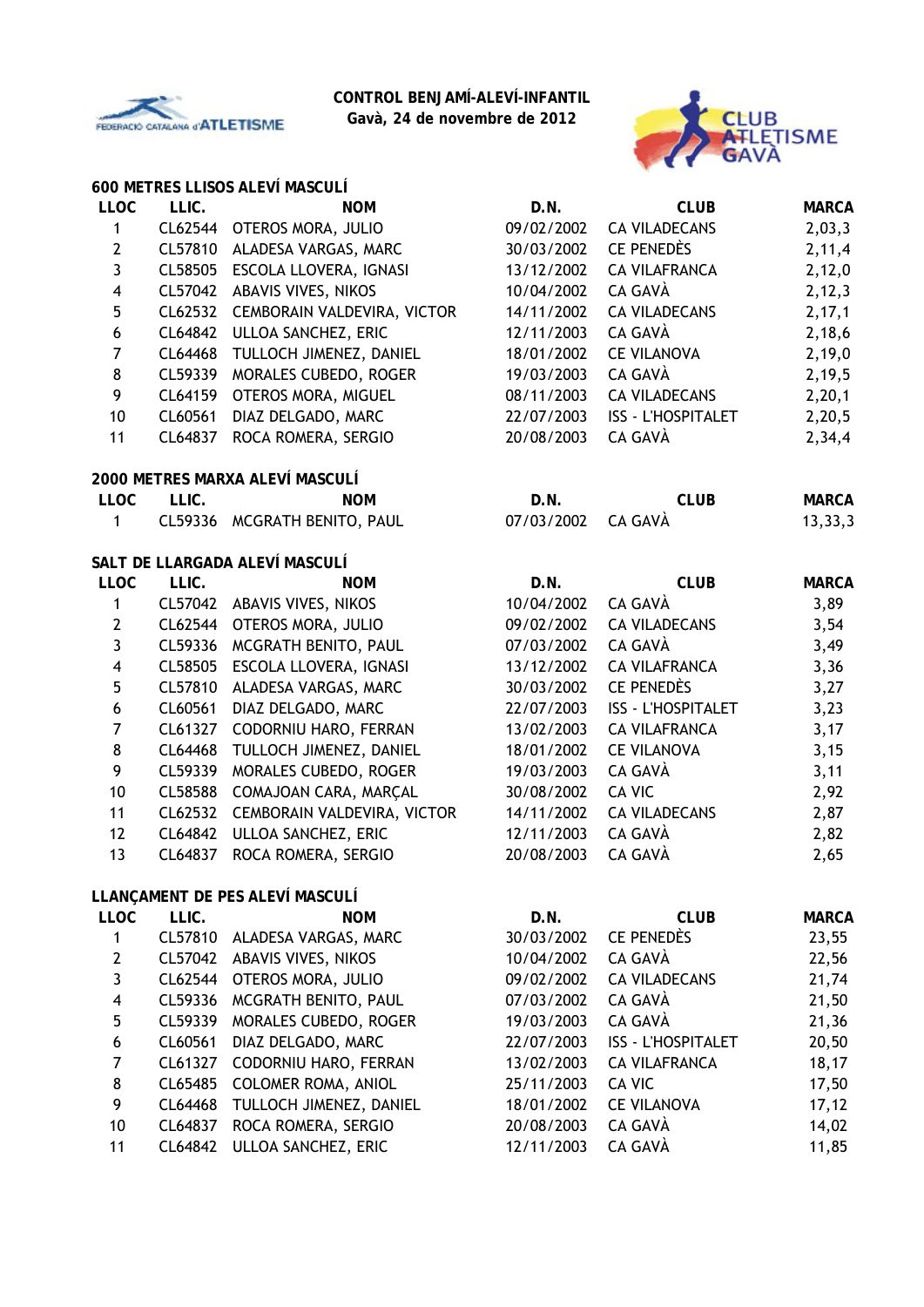

**Gavà, 24 de novembre de 2012**



### **600 METRES LLISOS ALEVÍ FEMENÍ**

| <b>LLOC</b>             | LLIC.   | <b>NOM</b>                       | D.N.       | <b>CLUB</b>            | <b>MARCA</b> |
|-------------------------|---------|----------------------------------|------------|------------------------|--------------|
| $\mathbf{1}$            | CL61577 | ROYO RUIZ, ESTELA                | 05/01/2003 | CA GAVÀ                | 2, 2, 3      |
| $\mathbf{2}$            | CL60048 | PADILLA RODRIGUEZ, GISELA        | 16/07/2002 | <b>CA MOLLET</b>       | 2,05,2       |
| $\overline{3}$          | CL60139 | SALMERON HUCKE, OLIVIA           | 21/02/2003 | <b>CE VILANOVA</b>     | 2,07,3       |
| $\overline{\mathbf{4}}$ | CL62124 | RICART CAMPIUS, CINTA            | 13/02/2002 | CA GAVÀ                | 2,08,0       |
| 5                       | CL61028 | BUYREU ALIAS, MAR                | 19/09/2003 | CA GAVÀ                | 2,16,1       |
| $\boldsymbol{6}$        | CL57516 | RUFFO FERNANDEZ, BLANCA          | 11/04/2002 | <b>CE UNIVERSITARI</b> | 2,18,0       |
| $\overline{7}$          | CL63305 | DELGADO OSORIO, EVA              | 03/06/2002 | CORNELLÃ AT.           | 2,22,2       |
| 8                       | CL66587 | CANO MANZANAS, BERTA             | 06/10/2002 | <b>CE VILANOVA</b>     | 2, 24, 3     |
| 9                       | CL66586 | BELTRAN MARTINEZ, CARLA          | 18/07/2003 | <b>CE VILANOVA</b>     | 2,25,4       |
| 10                      | CL64959 | SANCHEZ VEDIA, INES              | 28/11/2002 | CAIE STA.COLOMA        | 2,25,7       |
| 11                      | CL64804 | BARRAGAN CABELLO, EMMA           | 21/05/2003 | CA GAVÀ                | 2,27,6       |
| 12                      | CL64801 | AGUDO GOMEZ, RAQUEL              | 27/02/2002 | CA GAVÀ                | 2,29,2       |
| 13                      | CL62128 | SCHAUB, SOPHIA                   | 01/03/2003 | CA GAVÀ                | 2,32,0       |
| 14                      | CL61195 | ALUJAS ESPRIU, MAR               | 24/10/2003 | <b>CA VILAFRANCA</b>   | 2,33,5       |
| 15                      | CL61196 | ALUJAS ESPRIU, LAURA             | 24/10/2003 | <b>CA VILAFRANCA</b>   | 2,45,7       |
| 16                      | CL64816 | ESQUIROL GARCIA, JANA            | 24/07/2002 | CA GAVÀ                | 2,51,8       |
| 17                      | CL64802 | BALAGUE SALVATIERRA, ENIA        | 23/12/2002 | CA GAVÀ                | 2,55,6       |
| 18                      | CL64806 | BEJARANO HERRERA, ANA            | 23/07/2003 | CA GAVÀ                | 3,02,8       |
|                         |         | 2000 METRES MARXA ALEVÍ FEMENÍ   |            |                        |              |
| <b>LLOC</b>             | LLIC.   | <b>NOM</b>                       | D.N.       | <b>CLUB</b>            | <b>MARCA</b> |
| $\mathbf{1}$            |         | CL60066 GUTIERREZ ROMERO, LAURA  | 31/01/2003 | <b>CA VIC</b>          | 14, 12, 5    |
| $\mathbf{2}$            |         | CL62536 MARTINEZ BELTRAN, MARINA | 19/01/2002 | <b>CA VILADECANS</b>   | 14,12,8      |
| 3                       | CL61577 | ROYO RUIZ, ESTELA                | 05/01/2003 | CA GAVÀ                | 14,46,2      |
| $\overline{\mathbf{4}}$ | CL62533 | GARCIA MARTIN-DOIMEADIOS, ANA    | 17/06/2002 | <b>CA VILADECANS</b>   | 15,07,4      |
| 5                       | CL61028 | BUYREU ALIAS, MAR                | 19/09/2003 | CA GAVÀ                | 15, 23, 1    |
| 5                       | CL64816 | ESQUIROL GARCIA, JANA            | 24/07/2002 | CA GAVÀ                | 15,42,5      |
| $\boldsymbol{6}$        | CL62124 | RICART CAMPIUS, CINTA            | 13/02/2002 | CA GAVÀ                | 16,28,2      |
| $\overline{7}$          | CL64801 | AGUDO GOMEZ, RAQUEL              | 27/02/2002 | CA GAVÀ                | 17,02,8      |
| 8                       | CL64804 | BARRAGAN CABELLO, EMMA           | 21/05/2003 | CA GAVÀ                | 18,47,6      |
|                         |         | SALT DE LLARGADA ALEVÍ FEMENÍ    |            |                        |              |
| <b>LLOC</b>             | LLIC.   | <b>NOM</b>                       | D.N.       | <b>CLUB</b>            | <b>MARCA</b> |
| $\mathbf{1}$            |         | CL61577 ROYO RUIZ, ESTELA        | 05/01/2003 | CA GAVÀ                | 3,26         |
| $\overline{2}$          | CL62124 | RICART CAMPIUS, CINTA            | 13/02/2002 | CA GAVÀ                | 3,24         |
| $\mathbf{R}$            |         | CL60139 SALMERON HUCKE OLIVIA    | 21/02/2003 | <b>CE VII ANOVA</b>    | 3.16         |

| 3               |         | CL60139 SALMERON HUCKE, OLIVIA | 21/02/2003 | <b>CE VILANOVA</b> | 3,16        |
|-----------------|---------|--------------------------------|------------|--------------------|-------------|
| $\overline{4}$  | CL64801 | AGUDO GOMEZ, RAQUEL            | 27/02/2002 | CA GAVÀ            | 2,86        |
| 5               | CL62128 | <b>SCHAUB, SOPHIA</b>          | 01/03/2003 | CA GAVÀ            | 2,82        |
| 6               |         | CL61028 BUYREU ALIAS, MAR      | 19/09/2003 | CA GAVÀ            | 2,81        |
| $\overline{7}$  | CL64802 | BALAGUE SALVATIERRA, ENIA      | 23/12/2002 | CA GAVÀ            | 2,70        |
| 8               | CL66586 | BELTRAN MARTINEZ, CARLA        | 18/07/2003 | <b>CE VILANOVA</b> | 2,63        |
| 9               | CL64816 | ESQUIROL GARCIA, JANA          | 24/07/2002 | CA GAVÀ            | 2,42        |
| 10 <sup>°</sup> | CL66587 | CANO MANZANAS, BERTA           | 06/10/2002 | <b>CE VILANOVA</b> | 2,40        |
| 11              | CL64806 | BEJARANO HERRERA, ANA          | 23/07/2003 | CA GAVÀ            | 2,08        |
|                 | CL64804 | BARRAGAN CABELLO, EMMA         | 21/05/2003 | CA GAVÀ            | <b>NULS</b> |
|                 |         |                                |            |                    |             |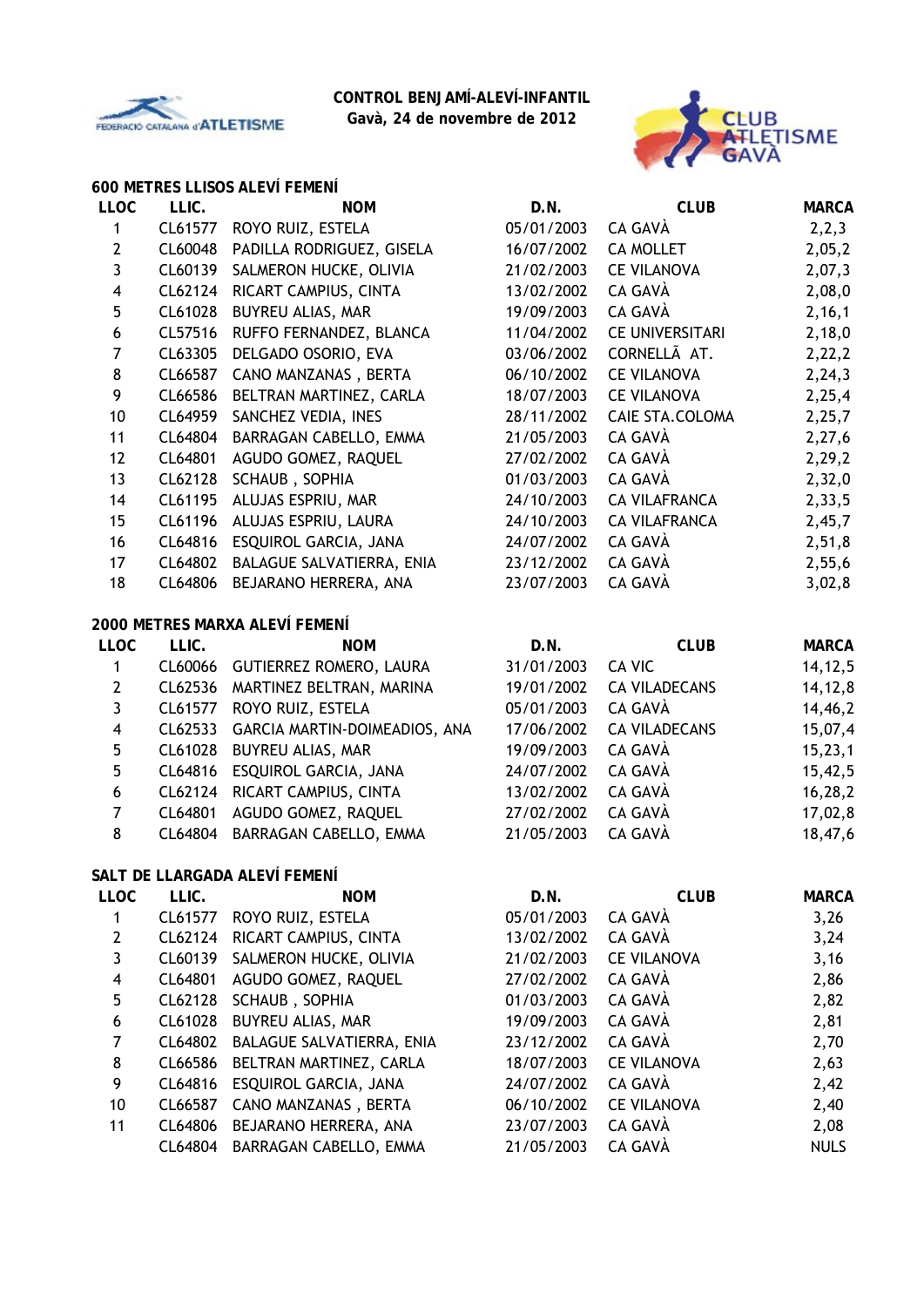

**Gavà, 24 de novembre de 2012**



## **LLANÇAMENT DE PILOTA ALEVÍ FEMENÍ**

| <b>LLOC</b> | LLIC.   | <b>NOM</b>                | D.N.       | <b>CLUB</b>          | <b>MARCA</b> |
|-------------|---------|---------------------------|------------|----------------------|--------------|
| 1           | CL60139 | SALMERON HUCKE, OLIVIA    | 21/02/2003 | <b>CE VILANOVA</b>   | 19,02        |
| 2           | CL61028 | BUYREU ALIAS, MAR         | 19/09/2003 | CA GAVÀ              | 16,70        |
| 3           | CL64816 | ESQUIROL GARCIA, JANA     | 24/07/2002 | CA GAVÀ              | 14,70        |
| 4           | CL61577 | ROYO RUIZ, ESTELA         | 05/01/2003 | CA GAVÀ              | 14,69        |
| 5           | CL62128 | SCHAUB, SOPHIA            | 01/03/2003 | CA GAVÀ              | 13,23        |
| 6           | CL62124 | RICART CAMPIUS, CINTA     | 13/02/2002 | CA GAVÀ              | 13,18        |
| 7           | CL64802 | BALAGUE SALVATIERRA, ENIA | 23/12/2002 | CA GAVÀ              | 12,44        |
| 8           | CL66586 | BELTRAN MARTINEZ, CARLA   | 18/07/2003 | <b>CE VILANOVA</b>   | 11,02        |
| 9           | CL64804 | BARRAGAN CABELLO, EMMA    | 21/05/2003 | CA GAVÀ              | 10,61        |
| 10          | CL61195 | ALUJAS ESPRIU, MAR        | 24/10/2003 | <b>CA VILAFRANCA</b> | 9,80         |
| 11          | CL61196 | ALUJAS ESPRIU, LAURA      | 24/10/2003 | <b>CA VILAFRANCA</b> | 9,42         |
| 12          | CL64801 | AGUDO GOMEZ, RAQUEL       | 27/02/2002 | CA GAVÀ              | 9,39         |
| 13          | CL64806 | BEJARANO HERRERA, ANA     | 23/07/2003 | CA GAVÀ              | 8,38         |
| 14          | CL66587 | CANO MANZANAS, BERTA      | 06/10/2002 | <b>CE VILANOVA</b>   | 8,32         |
|             |         |                           |            |                      |              |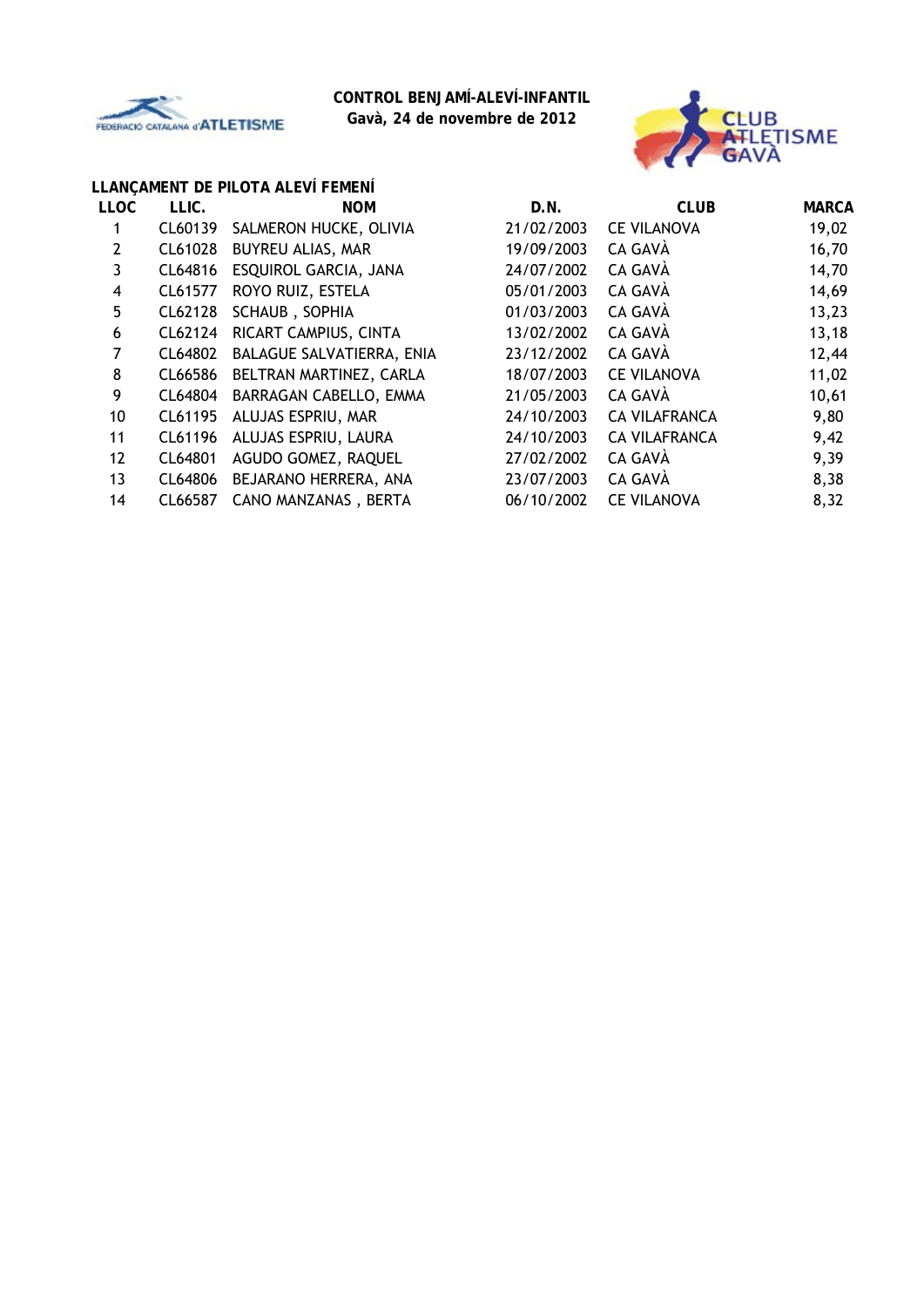

**Gavà, 24 de novembre de 2012**



# **60 METRES LLISOS BENJAMÍ MASCULÍ**

| 1a. Sèrie               |         |                                  |            |                      |              |
|-------------------------|---------|----------------------------------|------------|----------------------|--------------|
| <b>LLOC</b>             | LLIC.   | <b>NOM</b>                       | D.N.       | <b>CLUB</b>          | <b>MARCA</b> |
| 1                       | CL64810 | CASSAINS BOUYSSOU, MILO          | 01/07/2005 | CA GAVÀ              | 10,3         |
| $\mathbf{2}$            | CL66588 | CISNEROS SANCHEZ, MANEL          | 15/08/2005 | <b>CE VILANOVA</b>   | 10,8         |
| $\overline{3}$          | CL63431 | BARBERA COLLADO, BIEL            | 24/05/2004 | <b>CA VILAFRANCA</b> | 11,8         |
| $\overline{4}$          | CL63892 | CLOS BALCELLS, VICENÇ            | 10/07/2005 | <b>CA VILAFRANCA</b> | 12,2         |
| 2a. Sèrie               |         |                                  |            |                      |              |
| <b>LLOC</b>             | LLIC.   | <b>NOM</b>                       | D.N.       | <b>CLUB</b>          | <b>MARCA</b> |
| 1                       | CL64839 | TOMAS CELMA, IAN                 | 30/11/2004 | CA GAVÀ              | 10,3         |
| $\mathbf{2}$            | CL65648 | GARCIA GARCIA, DIEGO             | 17/10/2004 | CORNELLÃ AT.         | 10,4         |
| $\overline{3}$          | CL66611 | SANS MONTOLIN, MAGI              | 26/10/2005 | <b>CE VILANOVA</b>   | 11,0         |
| $\overline{4}$          | CL64229 | <b>CUBEDO MACIAN, JOSEP</b>      | 14/08/2005 | CA GAVÀ              | 11,2         |
| 5                       | CL64809 | CAMPOS DE RAMON, ALEX            | 11/07/2005 | CA GAVÀ              | 13,0         |
| 3a. Sèrie               |         |                                  |            |                      |              |
| <b>LLOC</b>             | LLIC.   | <b>NOM</b>                       | D.N.       | <b>CLUB</b>          | <b>MARCA</b> |
| 1                       | CL64185 | ROSS CISCAR, CAMERON             | 24/03/2004 | <b>CE VILANOVA</b>   | 9,9          |
| $\mathbf{2}$            | CL62104 | <b>CARTIER ARNAU, CHARLES</b>    | 14/04/2004 | CA GAVÀ              | 10,1         |
| 3                       | CL63262 | ESPEJO GARCIA, IVAN              | 29/06/2005 | <b>CE VILANOVA</b>   | 10,2         |
| $\overline{4}$          | CL63912 | ABAD MUÑOZ, YERAI                | 07/11/2004 | CA GAVÀ              | 11,2         |
| 4a. Sèrie               |         |                                  |            |                      |              |
| <b>LLOC</b>             | LLIC.   | <b>NOM</b>                       | D.N.       | <b>CLUB</b>          | <b>MARCA</b> |
| 1                       | CL63257 | BERENGUER BULBENA, ARTHUR        | 14/07/2004 | <b>CE VILANOVA</b>   | 10,3         |
| $\mathbf{2}$            | CL64841 | TRILLES SANCHEZ, JULIO           | 15/03/2005 | CA GAVÀ              | 10,6         |
| 3                       | CL66608 | RICART CERVERA, YONAS            | 18/10/2005 | <b>CE VILANOVA</b>   | 12,9         |
|                         |         | SALT DE LLARGADA BENJAMÍ MASCULÍ |            |                      |              |
| <b>LLOC</b>             | LLIC.   | <b>NOM</b>                       | D.N.       | <b>CLUB</b>          | <b>MARCA</b> |
| 1                       | CL65763 | ROFES ROMERO, MARC               | 04/09/2004 | <b>CA MOLLET</b>     | 2,96         |
| $\mathbf{2}$            | CL64839 | TOMAS CELMA, IAN                 | 30/11/2004 | CA GAVÀ              | 2,89         |
| 3                       |         | CL62104 CARTIER ARNAU, CHARLES   | 14/04/2004 | CA GAVÀ              | 2,81         |
| $\overline{\mathbf{4}}$ | CL64185 | ROSS CISCAR, CAMERON             | 24/03/2004 | <b>CE VILANOVA</b>   | 2,72         |
| 5                       | CL63912 | ABAD MUÑOZ, YERAI                | 07/11/2004 | CA GAVÀ              | 2,60         |
| 6                       | CL63431 | BARBERA COLLADO, BIEL            | 24/05/2004 | <b>CA VILAFRANCA</b> | 2,55         |
| $\overline{7}$          |         | CL64841 TRILLES SANCHEZ, JULIO   | 15/03/2005 | CA GAVÀ              | 2,55         |
| 8                       | CL63257 | BERENGUER BULBENA, ARTHUR        | 14/07/2004 | <b>CE VILANOVA</b>   | 2,52         |
| 9                       | CL64229 | <b>CUBEDO MACIAN, JOSEP</b>      | 14/08/2005 | CA GAVÀ              | 2,47         |
| 10                      | CL61426 | CHAFFARDET ALMON, ALEXANDER      | 19/10/2004 | <b>CA VILAFRANCA</b> | 2,40         |
| 11                      | CL64228 | <b>CHERTA CORONA, MARCOS</b>     | 20/07/2005 | CA GAVÀ              | 2,31         |
| 12                      | CL64810 | CASSAINS BOUYSSOU, MILO          | 01/07/2005 | CA GAVÀ              | 2,19         |
| 13                      | CL66611 | SANS MONTOLIN, MAGI              | 26/10/2005 | <b>CE VILANOVA</b>   | 2,09         |
| 14                      | CL63892 | CLOS BALCELLS, VICENÇ            | 10/07/2005 | <b>CA VILAFRANCA</b> | 1,97         |
| 15                      | CL66608 | RICART CERVERA, YONAS            | 18/10/2005 | <b>CE VILANOVA</b>   | 1,87         |
| 16                      | CL64809 | CAMPOS DE RAMON, ALEX            | 11/07/2005 | CA GAVÀ              | 1,82         |
| 17                      | CL66588 | CISNEROS SANCHEZ, MANEL          | 15/08/2005 | <b>CE VILANOVA</b>   | 1,71         |
|                         |         |                                  |            |                      |              |